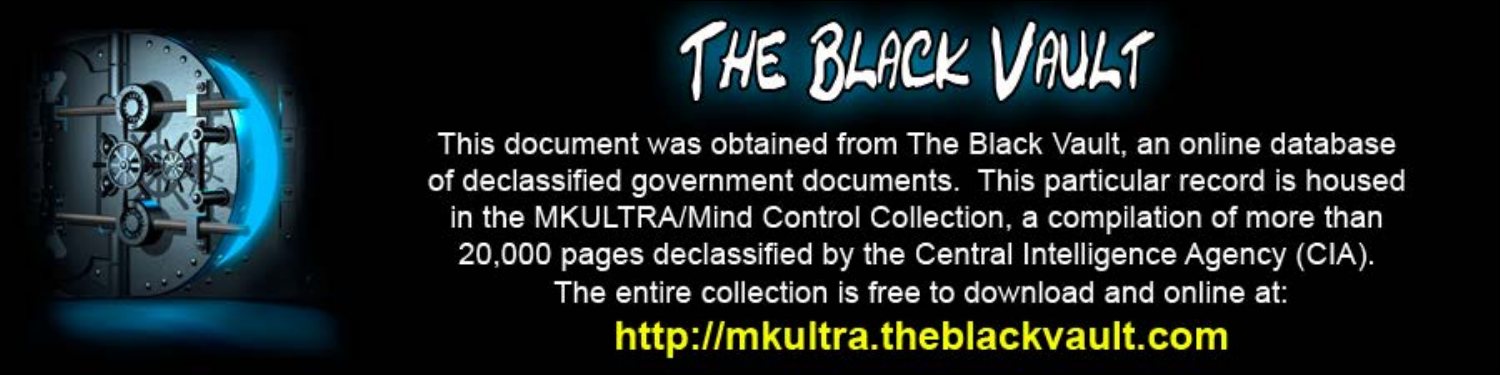MEMORANDUM 31 December 1970  $\le$  denotes

TO: FROM: Dept. of Comments on Non-Lethal Weapon Brochure SUBJECT: REFERENCES: A. Non-Lethal Weapon" Brochure,

> Roth, E.M., "Electric Current", in NASA-CR-1205 **B.** (1), Washington, D.C., 1968. (UNCL.)

 $\mathbf{C}$ Walter, C.W., Electric Hazards in Hospitals, National Academy of Sciences, Washington, D.C., 1970. (UNCL.)

We have been much interested by the /brochure submitted by Mr. The principle of controlled electroshock can offer an effective solution to the personnel incapacitation problem.

It is unfortunate that the brochure is in the form of an advertising pamphlet rather than a scientific presentation. The brochure gives no definite engineering specifications, but we assume that (has the following conditions in mind: (1) a single net with left and right halves connected to the System by a two conductor insulated cable; (2) projection of the net onto the subject in such a way that the subject would tend to grasp one half of the net with each hand and take the current in an arm-to-arm direction (rather than upper body to fect<sup>\*</sup>); (3) five shocks per second to be delivered (about 0.5 joule each, duration of each pulse about 500 microseconds); and (4) the subject is healthy. The somewhat confusing numbers presented with Figure A of the brochure apparently make the key assumption that the circuit resistance is 10,000 ohms, presumably including the two series contacts between the net and the subject.

A single conductor system using the ground loop would require that the shockbox itself be thoroughly grounded or the person holding the shockbox would be shocked just as severely as the subject.

> Approved for Release Date 27 FFS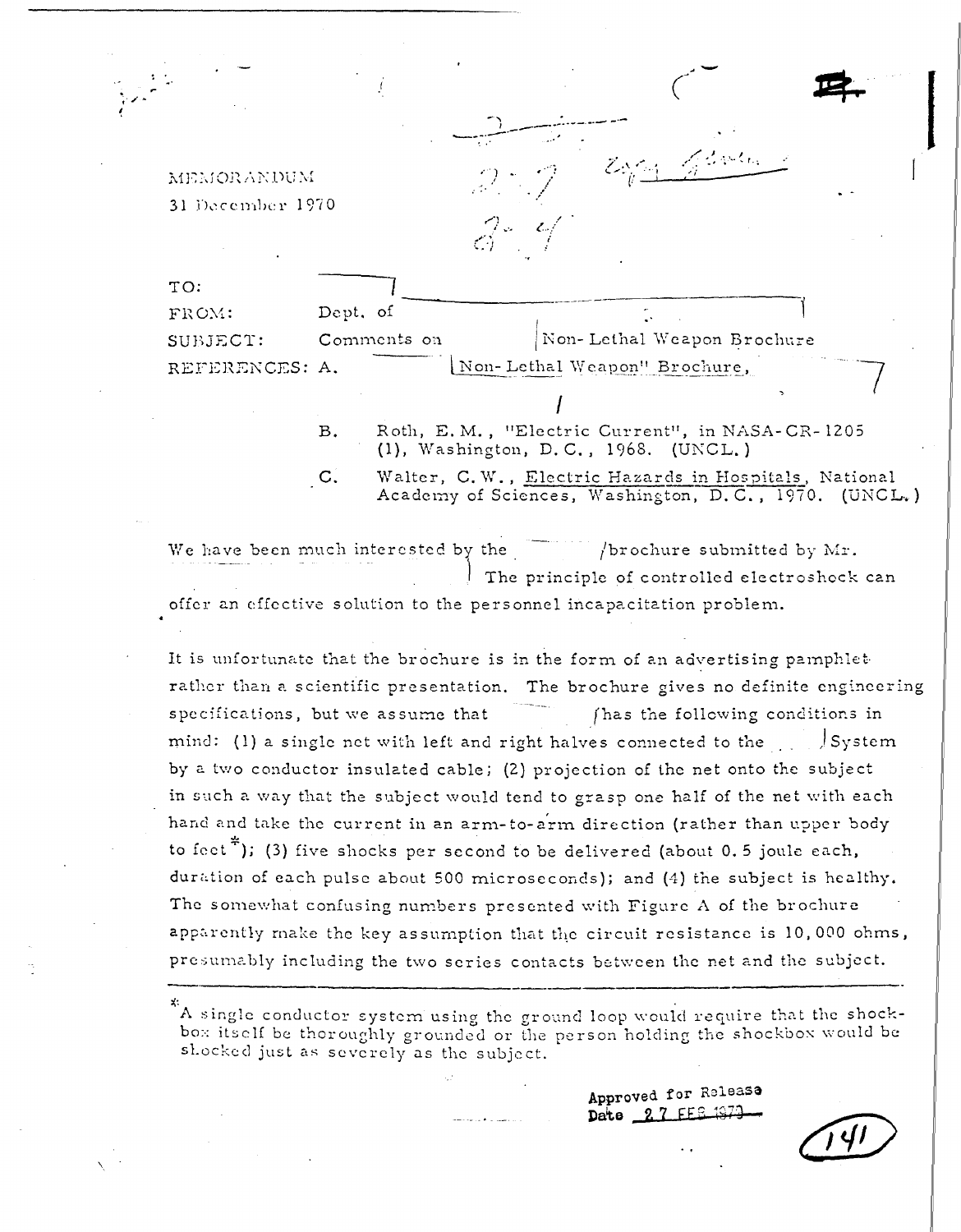$\vert$  is correct that currents above 20 milliamperes will cause painful telany of the muscles through which the current passes and that individual shocks of about 0.5 joule are not likely to kill healthy people.  $(\text{Ref. B})$   $\text{Mr.}$ 

 $\left($ 

,•

(

.• ~.

> $\bar{\text{I}}$  states that he has verified the effectiveness and safety of the repeated short pulses mentioned above by appropriate tests.. Such a result seems reasonable, but it would be nice to see the report of his experimental procedure.

We question the reliability of the net-shockbox combination in incapacitation of a high percentage of subjects under field conditions. In order to be effective, tetanizing amounts of current must pass through muscles that will incapacitate the subject. In order to get to the muscles, the current must get through the skin somehow. A large area of firm contact with sweaty skin can have a resistance of a few hundred ohms; a small area of dry contact with light pressure can range up into millions of ohms.  $(Ref. B)$  If the net provided two contacts with the subject's body, amounting to a series resistance of one me gohm or more, the shockbox would have to deliver a voltage of 20,000 volts or higher in order to force the required current through the skin. We doubt that a shockbox of the small dimensions specified by  $\int \text{could}$ provide such voltages and energies. What if the subject is wearing a leather jacket, motorcycle helmet and dry leather gloves? What if part of the net happens to get into the subject's mouth? What keeps the net from shorting itself out? Why wouldn't a subject with painfully paralyzed arms start to run, thereby breaking contact?

Engineering details and extensive field test results of the system are necessary for evaluation of this approach.

The primary medical hazard of the system is the possibility of inducing. ventricular fibrillation of the heart. Ventricular fibrillation is almost in